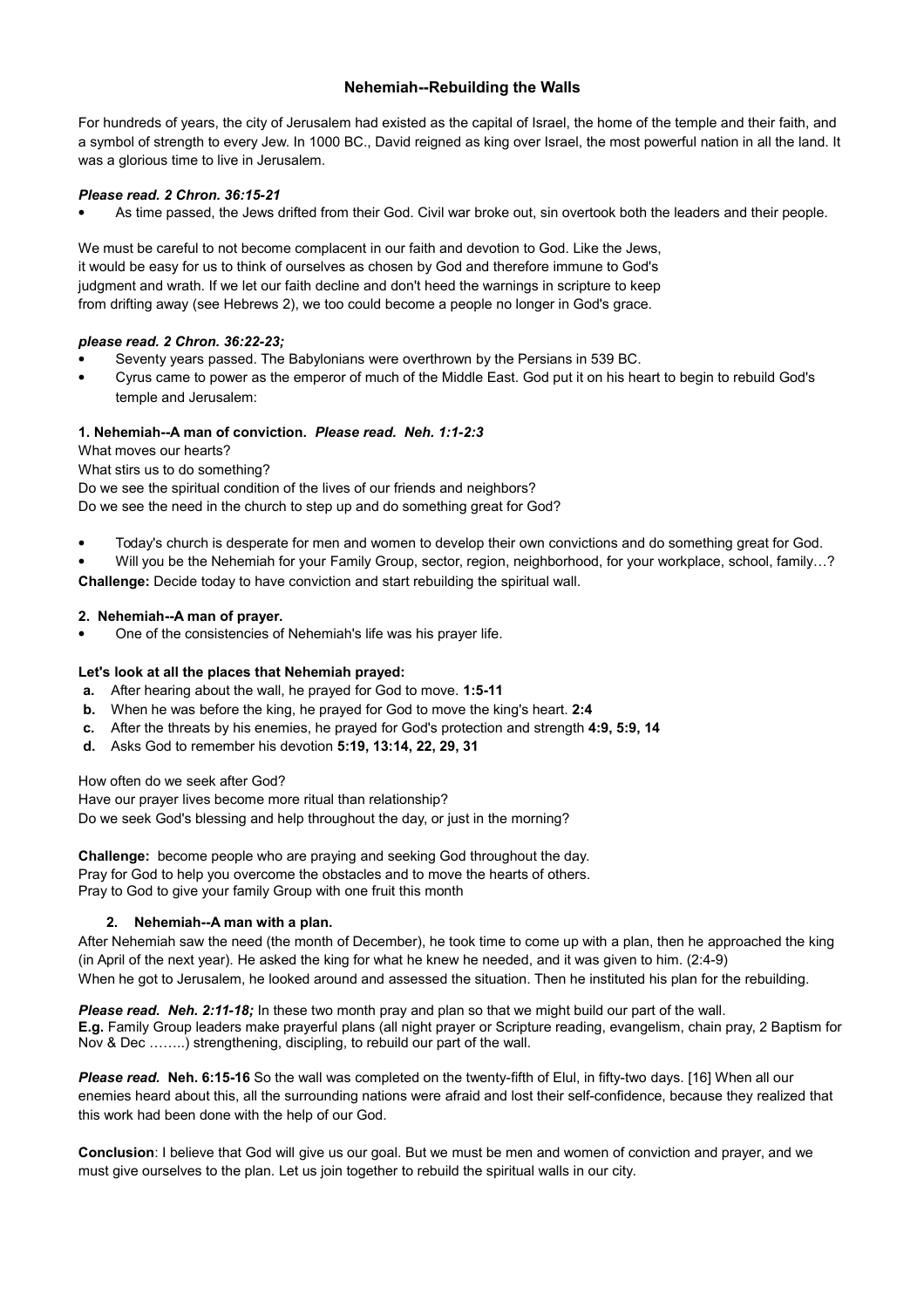## **Nehemiah—Giving by Faith**

### **1. It takes Faith to Give Malachi 3:8-11**

- A. God wants us to test him in our giving (v.10) All we need is the faith.
- B. God is waiting to pour out blessings when we trust him. It is easy to say, "I'll give when God blesses me" God says, "Give and I will bless you"

#### **2. God's promises Malachi 3:10-11, Mark 10:29-31, 2 Corinthians 9:10-11**

- A. We will not have enough room for God's blessings.
- B. We can never out give God
- C. God always gives back 100 times as much to us
- D. God will continue to give to us so we in turn can give to others and meet their needs.
- E. Ultimate blessing: Treasure in heaven

### **3. Depend on God Philippians 4:14-19**

- A. Our giving is a sacrifice pleasing to God
- B. When we give, God will meet all our needs

### **Questions**

- 1 1. Do I hold back on my contribution because I am worried about the future?
- 2 2. Does my giving cause me to rely on God?
	- 3. What amount of money should I be giving (Special Contribution) that is both responsible and still requires faith?
	- 4. When I have relied on the promise of God in my giving? What did God to in response?

# **Sacrificial Giving**

Leviticus 27:30 Malachi 1:13-14; 3:8-11 Mark 12:41-44 Acts 4:36-37 2 Corinthians 8:1-3 2 Samuel 24: 21-25

## **1. Old Testament Precedent Leviticus 27:30; Malachi 1:13-14**

- A. The Israelites were commanded to give a tenth (tithe) of all their income to the Lord.
- B. The Israelites had many other kinds of sacrifices (e.g., burnt, sin, grain, fellowship offerings) in addition to the tithe. The Israelites actually gave up 33% of their income to God.
- C. The sacrifices were to be the best available. God will not accept a second rate sacrifice.

# **II. New Testament Examples**

- A. The Widow Mark 12:41-44
- B. Barnabas Acts 4:36-37 He sold his property and gave all the proceeds from the sale to meet the needs of the church.
- C. The Macedonians 2 Corinthians 8:1-3
- D. They gave beyond their ability even though they were extremely poor.

# **III. True Sacrifice Costs Something 2 Samuel 24:21-25**

A. David refused to sacrifice to God something that cost him nothing

# **Questions**

- 1. Am I giving my best to God in my weekly giving?
- 2. Do I give to God first out of my pay or out of what is left over?
- 3. What percentage of my income am I giving in my weekly contribution?
- 4. What am I willing to sell or sacrifice for special contribution?
- 5. Am I hold back on my contribution because I am worried about the future?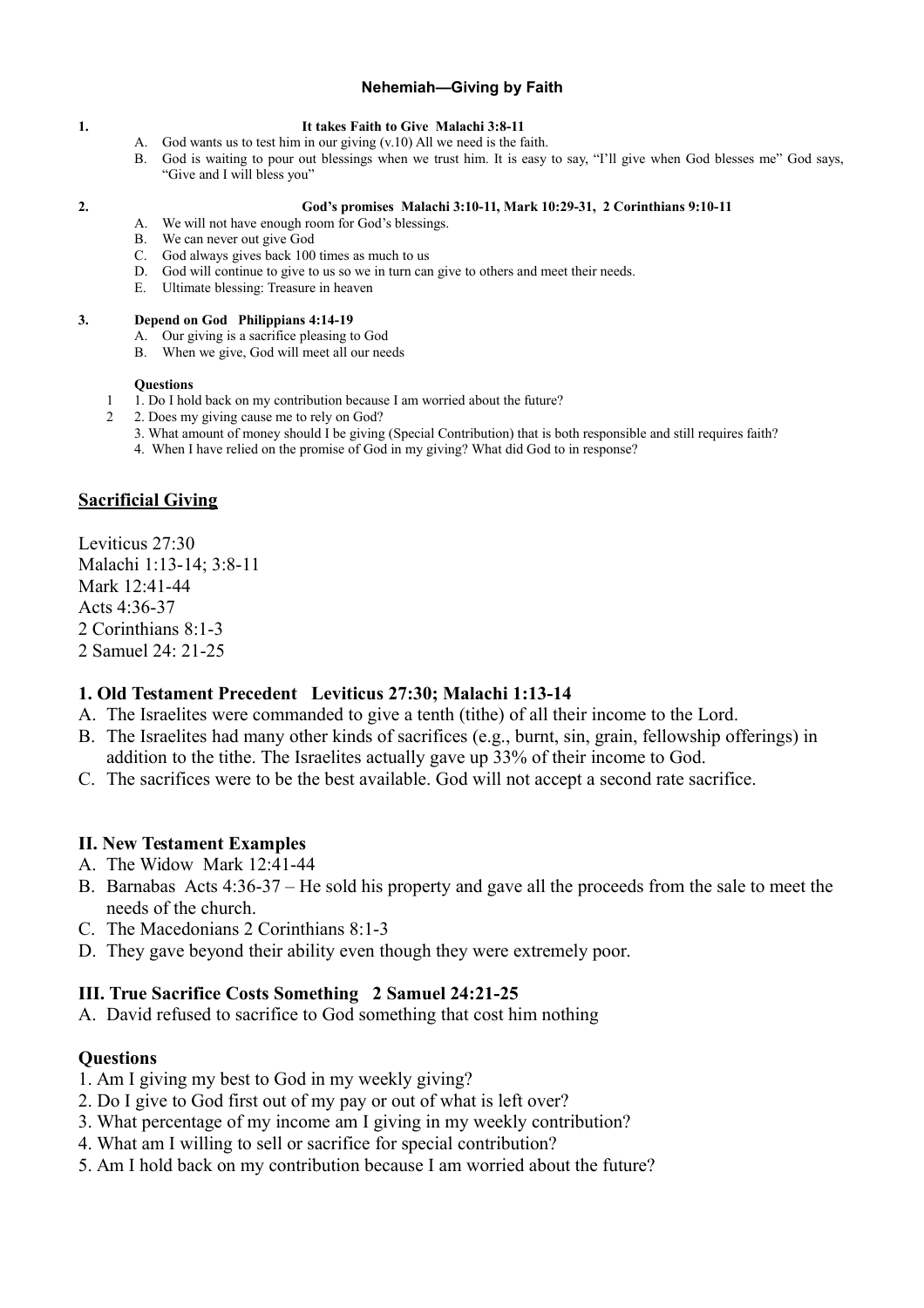# **Nehemiah - Building the Wall of Unity**

Unity among God's people is an inspiring theme throughout the book of Nehemiah!

## I. **DEEP CONVICTIONS ABOUT UNITY**

- **1.) Unity is primary in God's vision and purpose for his people.**
	- a. Marriage-Oneness. Genesis 2:24; Please read.
	- God's people-Oneness. John 17:22-23; Please read.
	- c. Jesus and the Church-Oneness. Ephesians 4:3-6, Ephesians 5:31-32; Please read.
- **2.) Unity is a primary attack-point of Satan.**
	- a. Satan wants to divide us. Disunity characterizes the world. Titus 3:3
	- b. War, terrorism, hatred, prejudice, divorce, abuse, neglect...etc.
- **3.) Unity produces great things.**
- a. We see from the book of Nehemiah that when God's people are righteously united, great things happen! For example:
	- 1.) God is glorified, Neh. 5:13
	- 2.) Enemy is thwarted, Neh. 6:16
	- 3.) Renewed sense of strength, Neh 8:10
	- 4.) Celebration and joy, Neh 12:43
	- 5.) God's presence felt, Neh. 4:20-21
	- 6.) Great projects accomplished, Neh 6:15
		- b. Unity is not a "one time" thing; it must be built and cultivated over time. Ephesians 4:1-3
		- c. We must all humbly be part of build unity in our homes, Bible Talks and churches!

## II. **BUILDING BLOCKS OF UNITY ("How can I be an active part of building unity?")**

#### 1.) **Share Responsibility.** Please read. **Nehemiah 1:4-7**

a. Often we turn to blaming each other when things go wrong. Nehemiah did not turn on his people but rather joined in responsibility for the spiritual and physical condition of God's people. Sharing the responsibility enables us to share the passion.

#### 2.) **Consistently and Earnestly Turn to God.** Nehemiah 1:4, 13:30

a. God is the focus of unity. God's ways and vision are what call us to come together. God's nature and strength inspire us in our diversity to love each other and work together.

### 3.) **Share the Vision.** Nehemiah 2:17-18

- a. Nehemiah inspired their vision. They all agreed it was *"good work"* and they saw it through to the end.
- b. How to resolve conflict and work together: Jas. 3:13-18, Eph. 4:25, Matt. 18:15-17
- 4.) **Share Your Victories.** Nehemiah 2:7-9
	- a. Nehemiah used what he had been blessed with for the benefit of God's people.

#### 5.) **Do Your Part of the Work.** Nehemiah 3:8,

- a. We all have a significant part in the building of God's people. (Ephesians 4:16) God was calling his people to rebuild the wall, yes, but even more than that he was calling them to come together as the healthy, holy, strong, fully functioning people of God who would bless the entire world. This requires everyone pitching in!
- 6.) **Have a Clear Understanding of Who the Enemy Is.** Nehemiah 4:1-6
	- a. Satan will try to get us to turn on each other when he is in fact the real enemy.

## 7.) **Pray and then Pray Some More.** Nehemiah 6:16

a. Prayer is the underlying theme of unity and strength in the book of Nehemiah. Unity and its fruits only come with *"the help of our God".* We must be unified with God and each other in prayer. Prayer brings God and people together.

#### 8.) **Consistently and Earnestly Turn to the Truth.** Nehemiah 1:8-9,

a. The truth of God, the Bible, must be our continual source of what's true. This takes hard work and perseverance. The truth of God will lead us to victory!

### **CHARGE: CHOSE YOUR PERSONAL BRICK AND BUILD!**